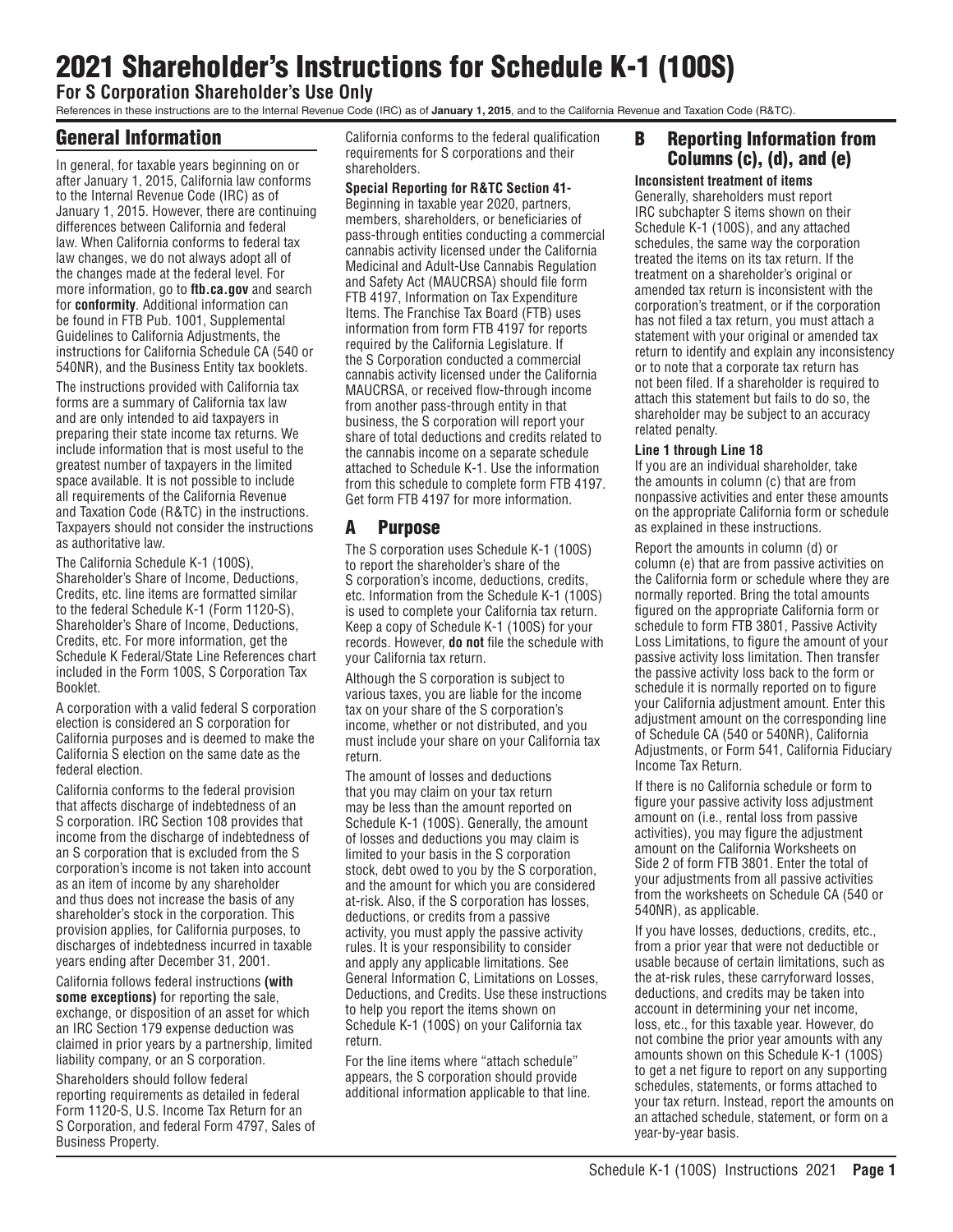# C Limitations on Losses, Deductions, and Credits

The amounts shown on line 1 through line 3 reflect your share of income or loss from the S corporation's business or rental operations without reference to your limitations on losses or adjustments that may be required because of the following:

- The adjusted basis of your S corporation ownership interest per IRC Section 1366(d).
- The amount for which you are at-risk as determined under IRC Section 465.
- The passive activity limitations of IRC Section 469.

Get the instructions for federal Schedule K-1 (Form 1120-S), box 1 through box 3 for more information.

### **Basis rules**

Generally, you may not claim your share of the S corporation loss (including capital loss) that is greater than the adjusted basis of your shareholder interest at the end of the S corporation's taxable year.

Basis is increased by:

- 1. All income (including tax-exempt income) reported on Schedule K-1 (100S).
- 2. Money and adjusted basis of property contributed to the corporation.
- 3. The excess of the deduction for depletion over the adjusted basis of the property subject to depletion.

Basis is decreased by:

- 1. Fair market value of property distributions (including cash) made by the S corporation (excluding dividend distributions reported on federal Form 1099-DIV, Dividends and Distributions, and distributions in excess of basis) reported on Schedule K-1 (100S), line 16d.
- 2. All losses and deductions including nondeductible expenses) reported on Schedule K-1 (100S).

These items are not a complete list of factors that determine basis. For examples, see Treas. Reg. Section 1.1367-1.

### **At-risk rules**

Generally, if you have: (1) a loss or other deduction from an activity carried on as a trade or business or for the production of income by the corporation; and (2) amounts in the activity for which you are not at-risk, you will have to complete federal Form 6198, At-Risk Limitations, to figure the allowable loss to report on your tax return. For California purposes, you must complete federal Form 6198 using California amounts.

The at-risk rules generally limit the amount of loss (including loss on disposition of assets) and other deductions (such as IRC Section 179) that you may claim to the amount you could actually lose in the activity. Get the instructions for federal Schedule K-1 (Form 1120-S), for more information about at-risk limitations.

### **Passive activity limitations**

Generally, California tax law conforms to IRC Section 469 rules that limit the deduction of certain losses and credits.

These rules apply to shareholders who meet both of the following:

- Are individuals, estates, or trusts.<br>• Have a loss or credit from a passi-
- Have a loss or credit from a passive activity.

A passive activity is generally a rental activity or a trade or business activity in which the shareholder does not materially participate.

If you have a loss or deductions from a passive activity, you will need to complete form FTB 3801 to figure the allowable amounts to report on your individual tax return. You will also need to complete form FTB 3801, if you have passive activity income from this S corporation and passive activity loss or deduction from another source.

The amounts reported on Schedule K-1 (100S), line 2 and line 3 are from rental activities of the S corporation and are generally passive activity income (loss) to all shareholders.

There is an exception to this rule for losses incurred by qualified investors in qualified low-income housing projects. The S corporation will identify any of these qualified amounts on an attachment for line 2.

Passive activity credits are also limited to passive income. See the instructions for line 13d.

California **does not** conform to the passive activity loss provisions of the IRC relating to real estate professionals.

# D California Adjustment – Column (c)

Use this column to account for your proportionate share of the differences in the computation of federal and California income.

The most common adjustment items are as follows:

- California minimum franchise tax.
- Depreciation expense due to different basis of the assets or depreciation method used.
- Gain or loss on sale of assets due to the effects of different depreciation methods or basis.
- Government bond interest income:
- a) U.S. bond interest is taxable for federal purposes but not for California purposes.
- b) State bond interest (other than from California bonds) is taxable for California purposes but not for federal purposes.

# E Total Amounts Using California Law – Column (d) and California Source Amounts and Credits – Column (e)

Shareholders who are California residents will use amounts shown in column (d) because California resident individuals are subject to personal income tax on all income from whatever source derived (R&TC Section 17041). Nonresident shareholders who do not conduct a trade or business that is unitary with the S corporation should use the amounts in column (c), column (d) (for total income purposes), column (e) (for California source income purposes), and Table 1. If the nonresident shareholder conducts a unitary business with the S corporation, data in column (e) should not be used. Instead, the shareholder must combine its share of the S corporation's income with the income from its trade or business and apportion that income using an apportionment percentage consisting of a combination of the factors from its trade or business and the shareholder's share of the factors from the S corporation from Table 2. Amounts in Table 1 should be sourced to the residence or commercial domicile of the shareholder.

# Specific Line Instructions

If the shareholder is not an individual, the shareholder may report the amounts as instructed on their California income tax return.

# Income (Loss)

**Line 1 – Ordinary business income (loss)** 

The amount reported on line 1, column (d) or column (e) is your share of the ordinary income (loss) from the trade or business activities of the S corporation. Generally, where you report this amount on Form 540, California Resident Income Tax Return; Form 540NR, California Nonresident or Part-Year Resident Income Tax Return; or Form 541, depends on whether or not the amount is from an activity that is a passive activity to you.

If, in addition to this passive activity income, you have a passive activity loss from this S corporation or from any other source, report the line 1, column (d) or column (e) income on form FTB 3801.

If a loss is reported on line 1, column (d) or column (e), report the loss on the applicable line of form FTB 3801 to determine how much of the loss is allowable.

**Line 2 – Net rental real estate income (loss)**  Generally, the income (loss) reported on line 2, column (d) or column (e), is a passive activity amount to all shareholders. However, there is an exception for losses from a qualified low-income housing project. The loss limitations do not apply to qualified investors in a qualified low-income housing project. The S corporation will have attached a schedule for line 2 to identify such amounts, if applicable. Enter the California adjustment amount from column (c) on Schedule CA (540), Part I, Section B, line 5, or on Schedule CA (540NR), Part II, Section B, line 5, column B or column C, whichever is applicable.

Use the following instructions to determine where to enter a line 2 amount.

If you have a loss on line 2, column (d) or column (e) (other than a qualified low-income housing project loss), enter this passive activity loss on the applicable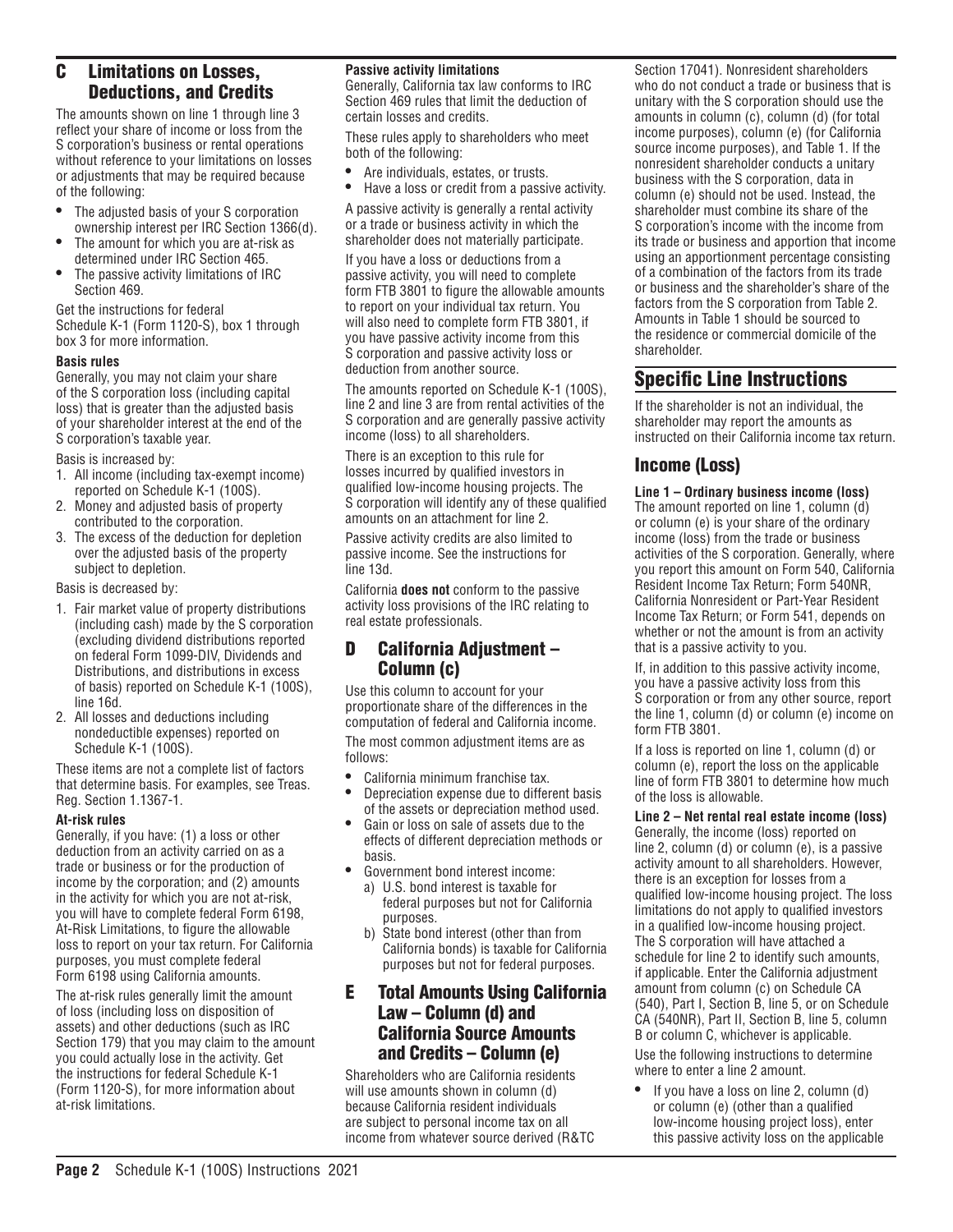line of form FTB 3801 to determine how much of the loss is allowable.

If you are a qualified investor reporting a qualified low-income housing project loss, enter the California adjustment amount from column (c) directly on Schedule CA (540 or 540NR), as applicable.

• If you have income on line 2, column (d) or column (e) and no passive losses, enter the California adjustment from column (c) on Schedule CA (540 or 540NR), as applicable.

### **Line 3 – Other net rental income (loss)**

The amount on line 3, column (d) or column (e) is a passive activity amount for all shareholders.

- If line 3, column (d) or column (e) is a loss, enter the loss on the applicable line of form FTB 3801.
- If income is reported on line 3, column (d) or column (e) and you have no passive losses, enter the California adjustment from column (c) on Schedule CA (540 or 540NR), as applicable.

#### **Line 4 through Line 8 and Line 10a – Portfolio income (loss)**

Income (loss) referred to as "portfolio" income (loss) in these instructions is not part of a passive activity subject to the rules of IRC Section 469. Portfolio income includes income not derived in the ordinary course of a trade or business from interest, dividends, annuities, or royalties and gain (loss) on the sale of property that produces these types of income or is held for investment. If you have amounts on Schedule K-1 (100S), line 4 through line 8 and line 10a, report these amounts as follows:

- Enter line 4, column (c) and/or column (e) on Schedule CA (540), Part I, Section A, line 2, or Schedule CA (540NR), Part II, Section A, line 2, whichever column is applicable.
- Enter line 5, column (c) and/or column (e) on Schedule CA (540), Part I, Section A, line 3, or Schedule CA (540NR), Part II, Section A, line 3, whichever column is applicable.
- Enter line 6, column (c) and/or column (e) on Schedule CA (540), Part I, Section B, line 5, or Schedule CA (540NR), Part II, Section B, line 5, whichever column is applicable.
- Enter line 7 and line 8, column (d) or column (e) on Schedule D (540 or 540NR), line 2.
- Enter line 10a, column (d) or column (e) on the applicable schedule.

Generally, amounts reported on line 7 and line 8 are gains or losses attributable to the disposition of property held for investment and are therefore classified as portfolio income (loss). If, however, an amount reported on line 7 or line 8, column (d) or column (e), is a passive activity amount, the S corporation should identify the amount.

The S corporation uses line 10a, column (d) or column (e), to report portfolio income other than interest, dividend, royalty, and capital gain (loss) income. A statement will be attached to tell you what kind of portfolio income is reported on line 10a, column (d) or column (e).

**Line 9 – Net IRC Section 1231 gain (loss)** If the amount on line 9 relates to a rental activity, the IRC Section 1231 gain (loss) is a passive activity amount.

- If the amount is not a passive activity amount to you, report it on Schedule D-1, Sales of Business Property, line 2, column (g). You do not have to complete the information called for in column (b) through column (f). Write "From Schedule K-1 (100S)" across these columns.
- If a gain is reported on line 9, column (d) or column (e), and it is a passive activity amount to you, report the gain on Schedule D-1, line 2, column (g), and refer to "Passive Loss Limitations" in the instructions for Schedule D-1.
- If a loss is reported on line 9, column (d) or column (e) and it is a passive activity amount to you, report the loss on Schedule D-1, line 2, column (g), and refer to "Passive Loss Limitations" in the instructions for Schedule D-1. You will need to use form FTB 3801 to determine how much of the loss is allowed on Schedule D-1.

#### **Line 10b – Other income (loss)**

Amounts on this line are other items of income, gain, or loss not included on line 1 through line 10a. The S corporation should give you a description of your share for each of these items.

Report income or gain items that are passive activity amounts to you as instructed below. If, in addition to this passive activity income or gain, you have passive activity losses from any other source, also report the passive activity income or gain on form FTB 3801.

Line 10b items may include the following:

- S corporation gains from the disposition of farm recapture property (refer to Schedule D-1) and other items to which IRC Section 1252 applies.
- Recovery of bad debts, prior taxes, and delinquency amounts (IRC Section 111). Report the amount from line 10b, column (c), on Schedule CA (540), Part I, Section B, line 8z, or Schedule CA (540NR), Part II, Section B, line 8z, whichever column is applicable.
- Gains and losses from gambling, IRC Section 165(d).
- Any income, gain, or loss to the S corporation under IRC Section 751(b) from a partnership. Report this amount on Schedule D-1, line 10.
- Specially allocated ordinary gain (loss) from a partnership. Report this amount on Schedule D-1, line 10.
- Net gain (loss) from involuntary conversions due to casualty or theft. The S corporation will give you a schedule that shows the California amounts to be entered on federal Form 4684, Casualties and Thefts,

line 34, column (b)(i), column (b)(ii), and column (c).

- Net short-term capital gain or loss, net long-term capital gain or loss, gain or loss from Schedule D (100S), S Corporation Capital Gains and Losses and Built-In Gains, that is **not** portfolio income (e.g., gain or loss from the disposition of nondepreciable personal property used in a trade or business activity of the S corporation).
- Any new gain or loss from IRC Section 1256 contracts.
- Gain (loss) from the disposition of an interest in oil, gas, geothermal, or other mineral properties.

# **Deductions**

**Line 11 – IRC Section 179 expense deduction** The maximum amount of IRC Section 179 expense deduction for recovery property that you may claim from all sources is \$25,000. The S corporation will give you information on your share of the cost of the S corporation's IRC Section 179 property so that you can compute this limitation. Your IRC Section 179 deduction is also limited to your taxable income from all your trades or businesses. Get form FTB 3885A, Depreciation and Amortization Adjustments, federal Publication 534, Depreciating Property Placed in Service Before 1987, and federal Publication 946, How to Depreciate Property, for more information.

### **Line 12a – Charitable contributions**

The S corporation will give you a schedule that shows which contributions were subject to the 50%, 30%, and 20% limitations. Get the federal instructions for Form 1040, U.S. Individual Income Tax Return, or Form 1040-SR, U.S. Tax Return for Seniors, for more information.

If there is an amount on Schedule K-1 (100S), line 12a, column (c), enter this amount on Schedule CA (540), Part II, line 11 and/or line 12, or Schedule CA (540NR), Part III, line 11 and/or line 12.

### **Line 12b – Investment interest expense**

If the S corporation paid or accrued interest on debts it incurred to buy or hold investment property, the amount of interest you can deduct may be limited.

For more information and the special provisions that apply to investment interest expense, get form FTB 3526, Investment Interest Expense Deduction, and federal Publication 550, Investment Income and Expenses.

Enter the amount from column (d) or column (e) on form FTB 3526 along with your investment interest expense from other sources. Form FTB 3526 will help you determine how much of your total investment interest is deductible.

**Line 12c1 – IRC Section 59(e)(2) expenditures** Amounts on line 12(c)(1) may not necessarily be California source amounts. Get the instructions for federal Schedule K-1 (Form 1120-S).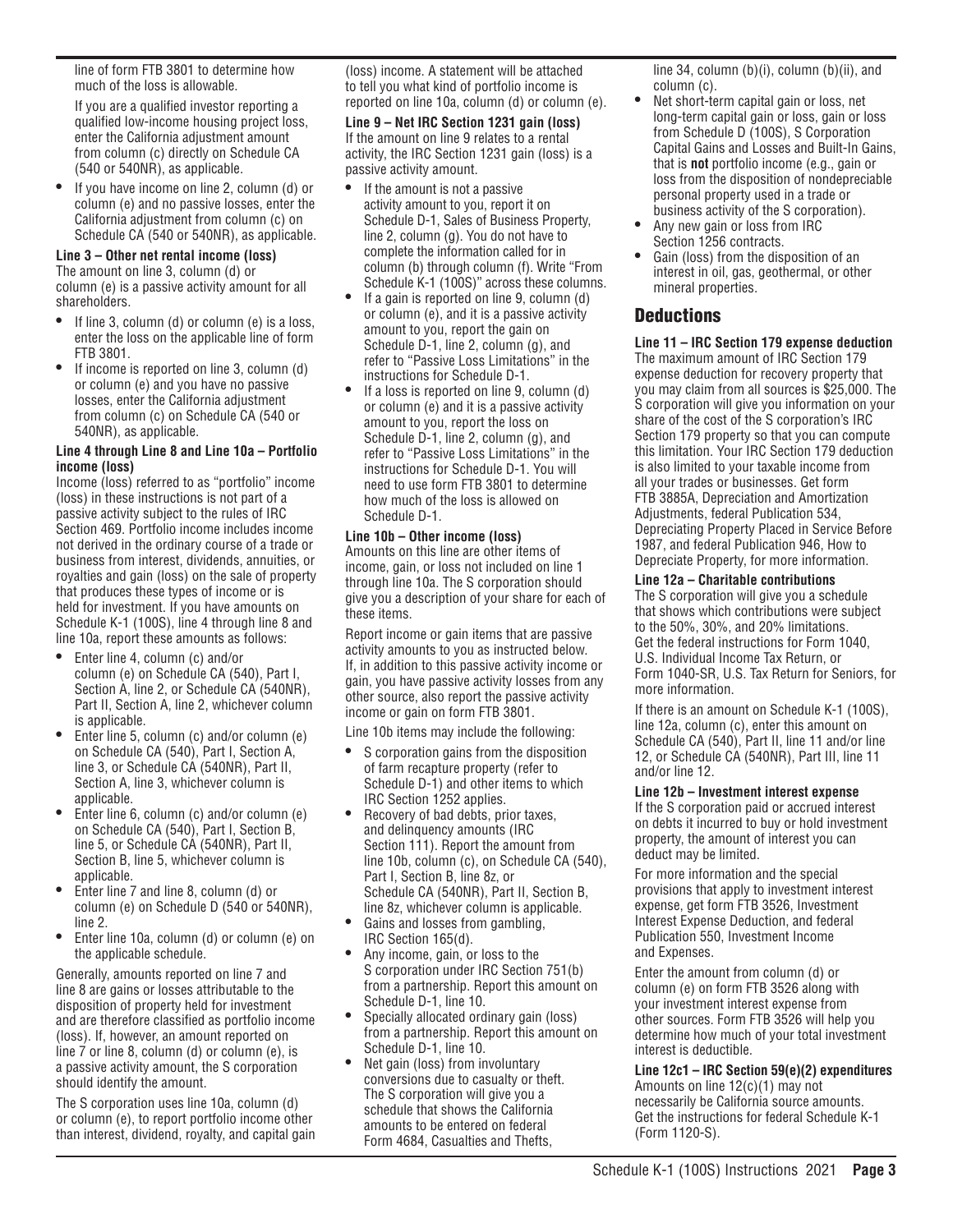#### **Line 12d – Deductions-portfolio**

Amounts entered on this line are the expenses (other than investment interest expense and expenses from a real estate mortgage investment conduit (REMIC)) paid or incurred to produce portfolio income. If you have an amount on Schedule K-1 (100S), line 12d, column (c), enter this amount on Schedule CA (540), Part II, line 21, or Schedule CA (540NR), Part III, line 21. However, if any of the line 12d amount should not be reported on Schedule CA (540 or 540NR), the S corporation will identify that amount for you.

### **Line 12e – Other deductions**

Amounts on this line are other deductions not included on line 11, and line 12a through line 12d. If there is an amount on Schedule K-1 (100S), line 12e, column (c), enter this amount on the applicable line of Schedule CA (540 or 540NR).

### Credits

The S corporation must provide the information you need to compute a credit allowable on your tax return.

#### **Line 13a – Low-income housing credit**

Your share of the S corporation's low-income housing credit is shown on line 13a, column (d) or column (e). Any available credit is entered on form FTB 3521, Low-Income Housing Credit. To claim this credit, attach a copy of form FTB 3521 to your tax return.

You may not claim the low-income housing credit on any qualified low-income housing project for which any person was allowed any benefit under Section 502 of the federal Tax Reform Act of 1986. Also, the passive activity credit limitations of IRC Section 469 may limit the amount of credit you may claim. Get form FTB 3801-CR, Passive Activity Credit Limitations, to figure the amount of credit that may be limited under the passive activity rules.

For more information, see the instructions for line 13d.

#### **Line 13b – Credits related to rental real estate activities**

If applicable, the S corporation may use this line, through an attached schedule, to give you the information you need to compute credits related to rental real estate activities other than the low-income housing credit.

For more information, see the instructions for line 13d.

#### **Line 13c – Credits related to other rental activities**

If applicable, the S corporation will use this line, through an attached schedule, to give you the information you need to compute credits related to rental activities other than rental real estate activities.

For more information, see the instructions for line 13d.

#### **Line 13d – Other credits**

If applicable, the S corporation will use this line, through an attached schedule, to give you the information you need to compute credits related to a trade or business activity.

Credits that may be reported on line 13c or line 13d depend on the type of activity they relate to.

For a complete list of credits, refer to the Credit Chart in the applicable tax booklet.

The pass-through rules of IRC Section 1366, the at-risk limitations of IRC Section 465, and the passive activity limitations of IRC Section 469 may limit the amount of credits that you may take. Credits on line 13d may be passive activity credits to shareholders who do not materially participate in the activities of the S corporation.

Passive activity credits are limited to tax attributable to passive activities income. If you do not materially participate in the activity of the S corporation, get form FTB 3801-CR, to determine the amount of the credit you may take.

#### **Pass-Through Entity (PTE) Elective Tax**

**Credit –** The PTE Elective Tax Credit is not a passthrough item, but will be reported on line 13d. For more information, get form FTB 3804-CR, Pass-Through Entity Elective Tax Credit.

#### **Line 14 – Total withholding**

Line 14 includes withholding from payments made to the S corporation allocated to all shareholders based on their stock ownership, payments withheld on nonresident shareholders, and backup withholding. S corporation shareholders must attach Form 592-B, Resident and Nonresident Withholding Tax Statement, to the front of their California tax return to claim the withholding credit. Do not use Schedule K-1 (100S) to claim the withholding credit.

Report the total withholding credit entered on Schedule K-1 (100S), line 14, under the Payments Section of Form 540, line 73 or Form 540NR, line 83. See instructions for Form 540, or Form 540NR for more information.

### Alternative Minimum Tax (AMT) Items

#### **Line 15a through Line 15f**

Use the information reported on line 15a through line 15f as well as adjustments and tax preference items from other sources to prepare Schedule P (540, 540NR, or 541), Alternative Minimum Tax and Credit Limitations.

For more information about AMT items, get the instructions for federal Schedule K-1 (Form 1120-S).

# Items Affecting Shareholder Basis

Amounts on line 16a through line 16e may not necessarily be California source amounts. However, enter the same amount in column (e) as entered in column (d).

#### **Line 16a through Line 16c**

Get the instructions for federal Schedule K-1 (Form 1120-S).

#### **Line 16d – Total property distributions (including cash)**

Reduce your basis in stock of the S corporation by the fair market value of the distributions on line 16d. If these distributions exceed your basis in stock, the excess is treated as gain from the sale or exchange of property and is reported on Schedule D (540 or 540NR).

#### **Line 16e – Repayment of loans from shareholders**

If the line 16e payments are made on indebtedness with a reduced basis, the repayments must be allocated in part to a return of basis in the loan and in part to income. See IRC Section 1367(b)(2) for information on reduction in basis of a loan and restoration of basis of a loan with a reduced basis. See federal Revenue Ruling 68-537, 1968-2 C.B. 372, for more information.

### Other Information

#### **Line 17a and Line 17b – Investment income and investment expenses**

If the S corporation paid or accrued interest on debts it incurred to buy or hold investment property, the amount of interest you can deduct may be limited.

For more information and the special provisions that apply to investment interest expense, get form FTB 3526, and federal Publication 550.

Use the column (d) or column (e) amounts on these lines to determine the amount to enter on form FTB 3526, line 4a and line 5.

The amounts shown on line 17a and line 17b include only investment income and expenses included on line 4 through line 6, line 10a, and line 12d of this Schedule K-1 (100S). The S corporation should attach a schedule that shows you the amount of any investment income and expenses included in any other lines of your Schedule K-1 (100S). Use these amounts, if any, to adjust line 17a and line 17b to determine your total investment income and total investment expenses from this S corporation. Combine these totals with investment income and expenses from all other sources to determine the amount to enter on form FTB 3526, line 4a and line 5.

#### **Line 17c – Total taxable dividend distributions**

The S corporation must issue a federal Form 1099-DIV to you for this distribution. Report this amount as a taxable dividend on your tax return.

#### **Line 17d – Other information**

The S corporation will provide supplemental information required to be reported to you on this line. If the S corporation is claiming tax benefits from a former Enterprise Zone (EZ), Local Agency Military Base Recovery Area (LAMBRA), Manufacturing Enhancement Area (MEA), or Targeted Tax Area (TTA), the S corporation will give you your pro-rata share